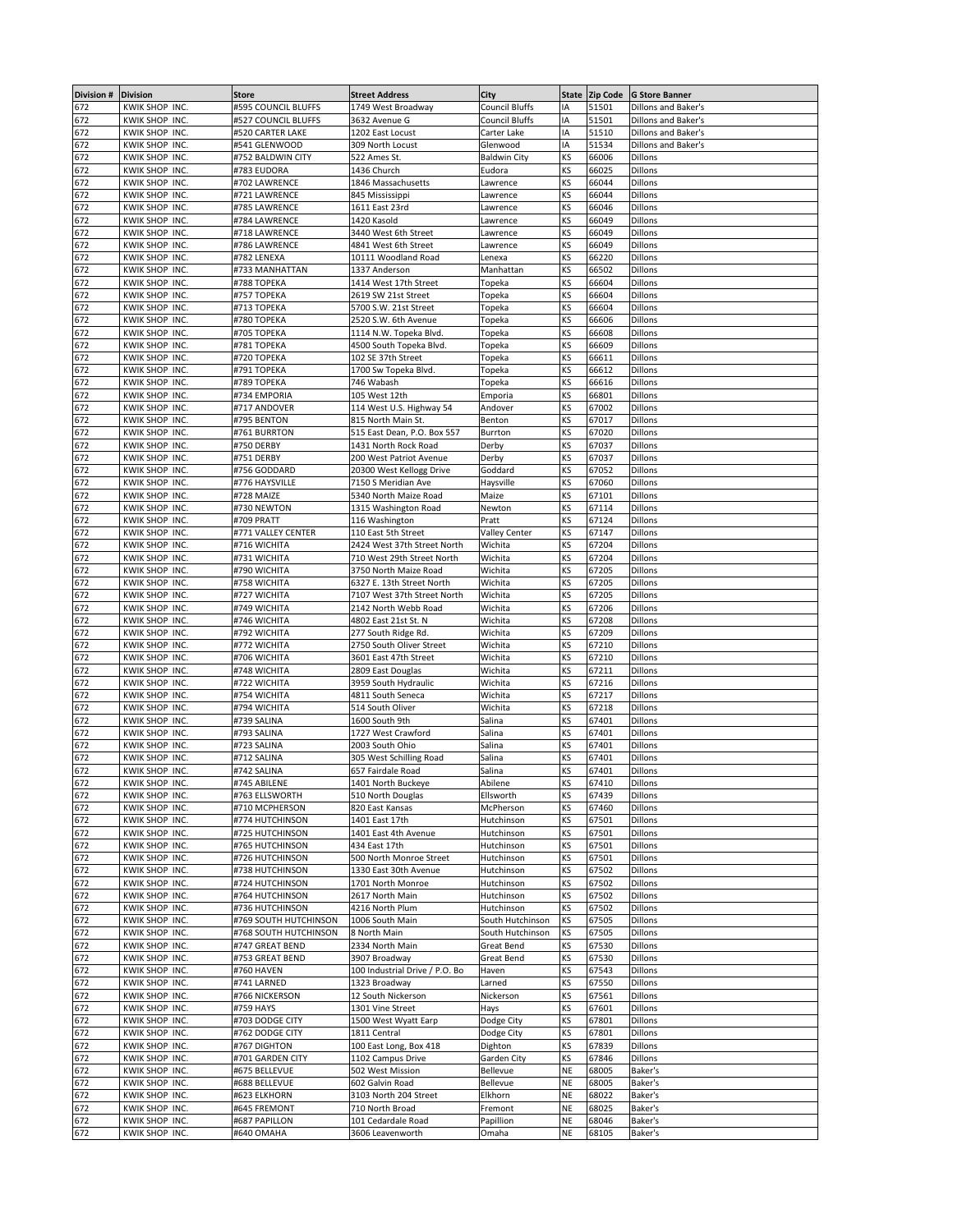| Division # | <b>Division</b> | <b>Store</b>          | <b>Street Address</b>     | City                    |           | State Zip Code | <b>G Store Banner</b>        |
|------------|-----------------|-----------------------|---------------------------|-------------------------|-----------|----------------|------------------------------|
| 672        | KWIK SHOP INC.  | #652 OMAHA            | 3222 Q Street             | Omaha                   | NE        | 68107          | Baker's                      |
| 672        | KWIK SHOP INC.  | #657 OMAHA            | 7525 Cass Street          | Omaha                   | NE        | 68114          | Baker's                      |
| 672        | KWIK SHOP INC.  | #665 OMAHA            | 15556 Blondo Street       | Omaha                   | <b>NE</b> | 68116          | Baker's                      |
| 672        | KWIK SHOP INC.  | #667 OMAHA            | 4855 L Street             | Omaha                   | <b>NE</b> | 68117          | Baker's                      |
|            |                 |                       |                           |                         |           |                |                              |
| 672        | KWIK SHOP INC.  | #670 BELLEVUE         | 2103 Capehart Road        | <b>Bellevue</b>         | NE        | 68123          | Baker's                      |
| 672        | KWIK SHOP INC.  | #622 OMAHA            | 9545 Q Street             | Omaha                   | <b>NE</b> | 68127          | Baker's                      |
| 672        | KWIK SHOP INC.  | #660 OMAHA            | 9606 F Street             | Omaha                   | NE        | 68127          | Baker's                      |
| 672        | KWIK SHOP INC.  | #672 OMAHA            | 5208 South 72nd Street    | Ralston                 | <b>NE</b> | 68127          | Baker's                      |
| 672        | KWIK SHOP INC.  | #664 LAVISTA          | 6910 South 108th Street   | Lavista                 | <b>NE</b> | 68128          | Baker's                      |
| 672        | KWIK SHOP INC.  | #673 OMAHA            | 5306 North 103rd Streeet  | Omaha                   | <b>NE</b> | 68134          | Baker's                      |
|            |                 |                       |                           |                         |           |                |                              |
| 672        | KWIK SHOP INC.  | #653 OMAHA            | 5929 North 72nd Street    | Omaha                   | <b>NE</b> | 68134          | Baker's                      |
| 672        | KWIK SHOP INC.  | #668 OMAHA            | 6845 South 167th Street   | Omaha                   | NE        | 68135          | Baker's                      |
| 672        | KWIK SHOP INC.  | #689 BELLEVUE         | 4151 Harrison Street      | <b>Bellevue</b>         | <b>NE</b> | 68147          | Baker's                      |
| 672        | KWIK SHOP INC.  | #648 FALLS CITY       | 1403 Harlan               | <b>Falls City</b>       | <b>NE</b> | 68355          | Baker's                      |
| 672        | KWIK SHOP INC.  | #649 NEBRASKA CITY    | 503 South 11th            | Nebraska City           | NE        | 68410          | Baker's                      |
| 673        | Loaf'N Jug      | #94 ARVADA            | 16355 W. 64th Ave.        | Arvada                  | CO        | 80007          | King Soopers and City Market |
|            |                 |                       |                           |                         |           |                |                              |
| 673        | Loaf'N Jug      | #11 CASTLEROCK        | 4901 North Castleton Dr.  | Castle Rock             | CO        | 80109          | King Soopers and City Market |
| 673        | Loaf'N Jug      | #803 ENGLEWOOD        | 490 W. Hampden            | Englewood               | CO        | 80110          | King Soopers and City Market |
| 673        | Loaf'N Jug      | #7 PARKER             | 9028 South Woodman Way    | Parker                  | CO        | 80134          | King Soopers and City Market |
| 673        | Loaf'N Jug      | #43 PARKER            | 9364 S. Jordan Rd         | Parker                  | CO        | 80134          | King Soopers and City Market |
| 673        | Loaf'N Jug      | #801 DENVER           | 1495 South Colorado Blvd  | Denver                  | CO        | 80222          | King Soopers and City Market |
|            | Loaf'N Jug      | #83 GOLDEN            | 700 Warner Drive          | Golden                  | CO        | 80401          | King Soopers and City Market |
| 673        |                 |                       |                           |                         |           |                |                              |
| 673        | Loaf'N Jug      | #81 GOLDEN            | 102 W. Rubey Drive        | Golden                  | CO        | 80403          | King Soopers and City Market |
| 673        | Loaf'N Jug      | #97 BAILEY            | 173 Bull Dogger Lane      | <b>Bailey</b>           | CO        | 80421          | King Soopers and City Market |
| 673        | Loaf'N Jug      | #48 FRISCO            | 201 Main Street           | Frisco                  | CO        | 80443          | King Soopers and City Market |
| 673        | Loaf'N Jug      | #95 LONGMONT          | 200 Lashley St.           | Longmont                | CO        | 80501          | King Soopers and City Market |
| 673        | Loaf'N Jug      | #12 JOHNSTOWN         | 67 Gateway Drive          | Berthoud                | CO        | 80513          | King Soopers and City Market |
|            |                 |                       |                           |                         |           |                |                              |
| 673        | Loaf'N Jug      | #858 FORT COLLINS     | 1801 N. College Avenue    | Fort Collins            | CO        | 80524          | King Soopers and City Market |
| 673        | Loaf'N Jug      | #19 FORT COLLINS      | 150 W. Drake              | Fort Collins            | CO        | 80525          | King Soopers and City Market |
| 673        | Loaf'N Jug      | #846 WELLINGTON       | 8211 Sixth Street         | Wellington              | CO        | 80549          | King Soopers and City Market |
| 673        | Loaf'N Jug      | #848 WINDSOR          | 1201 Main Street          | Windsor                 | CO        | 80550          | King Soopers and City Market |
| 673        | Loaf'N Jug      | #852 EVANS            | 3200 23rd Avenue          | Evans                   | CO        | 80620          | King Soopers and City Market |
| 673        | Loaf'N Jug      | #850 GREELEY          | 1001 39Th Avenue          | Greeley                 | CO        | 80634          | King Soopers and City Market |
|            |                 |                       |                           |                         |           |                |                              |
| 673        | Loaf'N Jug      | #80 FOUNTAIN          | 102 S. Santa Fe Ave       | Fountain                | CO        | 80817          | King Soopers and City Market |
| 673        | Loaf'N Jug      | #601 FOUNTAIN         | 7055 Alegre Circle        | Fountain                | CO        | 80817          | King Soopers and City Market |
| 673        | Loaf'N Jug      | #56 MANITOU SPRINGS   | 137 Manitou Avenue        | <b>Manitou Springs</b>  | CO        | 80829          | King Soopers and City Market |
| 673        | Loaf'N Jug      | #26 WOODLAND PARK     | 260 E. Hwy 24             | <b>Woodland Park</b>    | CO        | 80863          | King Soopers and City Market |
| 673        | Loaf'N Jug      | #69 WOODLAND PARK     | 519 W. Hwy 24             | <b>Woodland Park</b>    | CO        | 80866          | King Soopers and City Market |
|            |                 |                       |                           |                         | CO        | 80907          |                              |
| 673        | Loaf'N Jug      | #99 COLORADO SPRINGS  | 4098 Arrowswest Dr.       | Colorado Springs        |           |                | King Soopers and City Market |
| 673        | Loaf'N Jug      | #33 COLO SPRINGS      | 2802 Pikes Peak           | Colorado Springs        | CO        | 80909          | King Soopers and City Market |
| 673        | Loaf'N Jug      | #45 COLORADO SPRINGS  | 3705 Drennan Road         | Colorado Springs        | CO        | 80910          | King Soopers and City Market |
| 673        | Loaf'N Jug      | #92 COLORADO SPRINGS  | 1019 Space Center Dr.     | Colorado Springs        | CO        | 80915          | King Soopers and City Market |
| 673        | Loaf'N Jug      | #53 COLORADO SPRINGS  | 6695 Galley Road          | Colorado Springs        | CO        | 80915          | King Soopers and City Market |
| 673        | Loaf'N Jug      | #41 COLORADO SPRINGS  | 6857 Space Village Avenue | Colorado Springs        | CO        | 80915          | King Soopers and City Market |
|            |                 |                       |                           |                         |           |                |                              |
| 673        | Loaf'N Jug      | #42 COLORADO SPRINGS  | 1930 S. Academy           | Colorado Springs        | CO        | 80916          | King Soopers and City Market |
| 673        | Loaf'N Jug      | #39 COLORADO SPRINGS  | 2505 S. Chelton           | Colorado Springs        | CO        | 80916          | King Soopers and City Market |
| 673        | Loaf'N Jug      | #40 COLORADO SPRINGS  | 4335 Airport Road         | Colorado Springs        | CO        | 80916          | King Soopers and City Market |
| 673        | Loaf'N Jug      | #6 COLORADO SPRINGS   | 4770 Drennan Road         | Colorado Springs        | CO        | 80916          | King Soopers and City Market |
| 673        | Loaf'N Jug      | #91 COLORADO SPRINGS  | 5375 Airport Rd.          | Colorado Springs        | CO        | 80916          | King Soopers and City Market |
| 673        | Loaf'N Jug      | #98 COLORADO SPRINGS  | 5825 N. Academy           |                         | CO        | 80918          | King Soopers and City Market |
|            |                 |                       |                           | Colorado Springs        |           |                |                              |
| 673        | Loaf'N Jug      | #808 COLORADO SPRINGS | 161 North Gate Blvd.      | <b>Colorado Springs</b> | CO        | 80921          | King Soopers and City Market |
| 673        | Loaf'N Jug      | #807 COLORADO SPRINGS | 710 Copper Center Parkway | Colorado Springs        | CO        | 80921          | King Soopers and City Market |
| 673        | Loaf'N Jug      | #38 PUEBLO            | 1002 Bonforte Blvd        | Pueblo                  | CO        | 81001          | King Soopers and City Market |
| 673        | Loaf'N Jug      | #202 PUEBLO           | 1818 Norwood              | Pueblo                  | CO        | 81001          | King Soopers and City Market |
|            | Loat'N Jug      | #65 PUEBLO            | 2119 E. 4th Street        | Pueblo                  | CO        | 81001          | King Soopers and City Market |
| 673<br>673 | Loaf'N Jug      | #78 PUEBLO            | 2120 Oakshire Lane        | Pueblo                  | CO        | 81001          | King Soopers and City Market |
|            |                 |                       |                           |                         |           |                |                              |
| 673        | Loaf'N Jug      | #86 PUEBLO            | 2810 Troy Ave.            | Pueblo                  | CO        | 81001          | King Soopers and City Market |
| 673        | Loaf'N Jug      | #34 PUEBLO            | 33 Montebello             | Pueblo                  | CO        | 81001          | King Soopers and City Market |
| 673        | Loaf'N Jug      | #70 PUEBLO            | 4001 Jerry Murphy Dr      | Pueblo                  | CO        | 81001          | King Soopers and City Market |
| 673        | Loaf'N Jug      | #28 PUEBLO            | 120 S. Santa Fe           | Pueblo                  | CO        | 81003          | King Soopers and City Market |
| 673        | Loaf'N Jug      | #71 PUEBLO            | 1201 W. 17th Street       | Pueblo                  | CO        | 81003          | King Soopers and City Market |
| 673        | Loaf'N Jug      | #73 PUEBLO            | 2202 W. 18th Street       | Pueblo                  | CO        | 81003          | King Soopers and City Market |
| 673        | Loaf'N Jug      | #203 PUEBLO           | 2419 Elizabeth            | Pueblo                  | CO        | 81003          | King Soopers and City Market |
|            |                 |                       |                           |                         |           |                |                              |
| 673        | Loaf'N Jug      | #14 PUEBLO            | 1201 Pueblo Blvd          | Pueblo                  | CO        | 81004          | King Soopers and City Market |
| 673        | Loaf'N Jug      | #67 PUEBLO            | 1525 W. 4th Street        | Pueblo                  | CO        | 81004          | King Soopers and City Market |
| 673        | Loaf'N Jug      | #2 PUEBLO             | 2050 Lake Ave             | Pueblo                  | CO        | 81004          | King Soopers and City Market |
| 673        | Loaf'N Jug      | #52 PUEBLO            | 2405 Northern Ave         | Pueblo                  | CO        | 81004          | King Soopers and City Market |
| 673        | Loaf'N Jug      | #84 PUEBLO            | 1104 Pueblo Blvd. Way     | Pueblo                  | CO        | 81005          | King Soopers and City Market |
|            |                 |                       |                           |                         |           |                |                              |
| 673        | Loaf'N Jug      | #37 PUEBLO            | 3980 lvywood              | Pueblo                  | CO        | 81005          | King Soopers and City Market |
| 673        | Loaf'N Jug      | #87 PUEBLO            | 4125 West Northern Ave.   | Pueblo                  | CO        | 81005          | King Soopers and City Market |
| 673        | Loaf'N Jug      | #25 PUEBLO            | 4800 Thatcher             | Pueblo                  | CO        | 81005          | King Soopers and City Market |
| 673        | Loaf'N Jug      | #75 PUEBLO            | 1700 Santa Fe Drive       | Pueblo                  | CO        | 81006          | King Soopers and City Market |
| 673        | Loaf'N Jug      | #8 PUEBLO             | 2610 Santa Fe Drive       | Pueblo                  | CO        | 81006          | King Soopers and City Market |
| 673        | Loaf'N Jug      | #74 PUEBLO            |                           |                         | CO        | 81006          |                              |
|            |                 |                       | 31918 Hwy 96 East         | Pueblo                  |           |                | King Soopers and City Market |
| 673        | Loaf'N Jug      | #35 PUEBLO            | 36031 Hwy 50 East         | Pueblo                  | CO        | 81006          | King Soopers and City Market |
| 673        | Loaf'N Jug      | #85 PUEBLO WEST       | 136 South Purcell Blvd    | Pueblo West             | CO        | 81007          | King Soopers and City Market |
| 673        | Loaf'N Jug      | #82 PUEBLO WEST       | 14 W. Spaulding           | Pueblo West             | CO        | 81007          | King Soopers and City Market |
| 673        | Loaf'N Jug      | #79 PUEBLO            | 420 Eagleridge Blvd       | Pueblo                  | CO        | 81008          | King Soopers and City Market |
| 673        | Loaf'N Jug      | #93 PUEBLO            | 905 W. Hwy 50             | Pueblo                  | CO        | 81008          | King Soopers and City Market |
|            |                 |                       |                           |                         |           |                |                              |
| 673        | Loaf'N Jug      | #15 AVONDALE          | 243 Hwy 50 East           | Avondale                | CO        | 81022          | King Soopers and City Market |
| 673        | Loaf'N Jug      | #10 ALAMOSA           | 102 Hwy 160 East          | Alamosa                 | CO        | 81101          | King Soopers and City Market |
| 673        | Loaf'N Jug      | #55 SALIDA            | 448 Hwy 50 East           | Salida                  | CO        | 81201          | King Soopers and City Market |
| 673        | Loaf'N Jug      | #9 BUENA VISTA        | 610 Hwy 24                | <b>Buena Vista</b>      | CO        | 81211          | King Soopers and City Market |